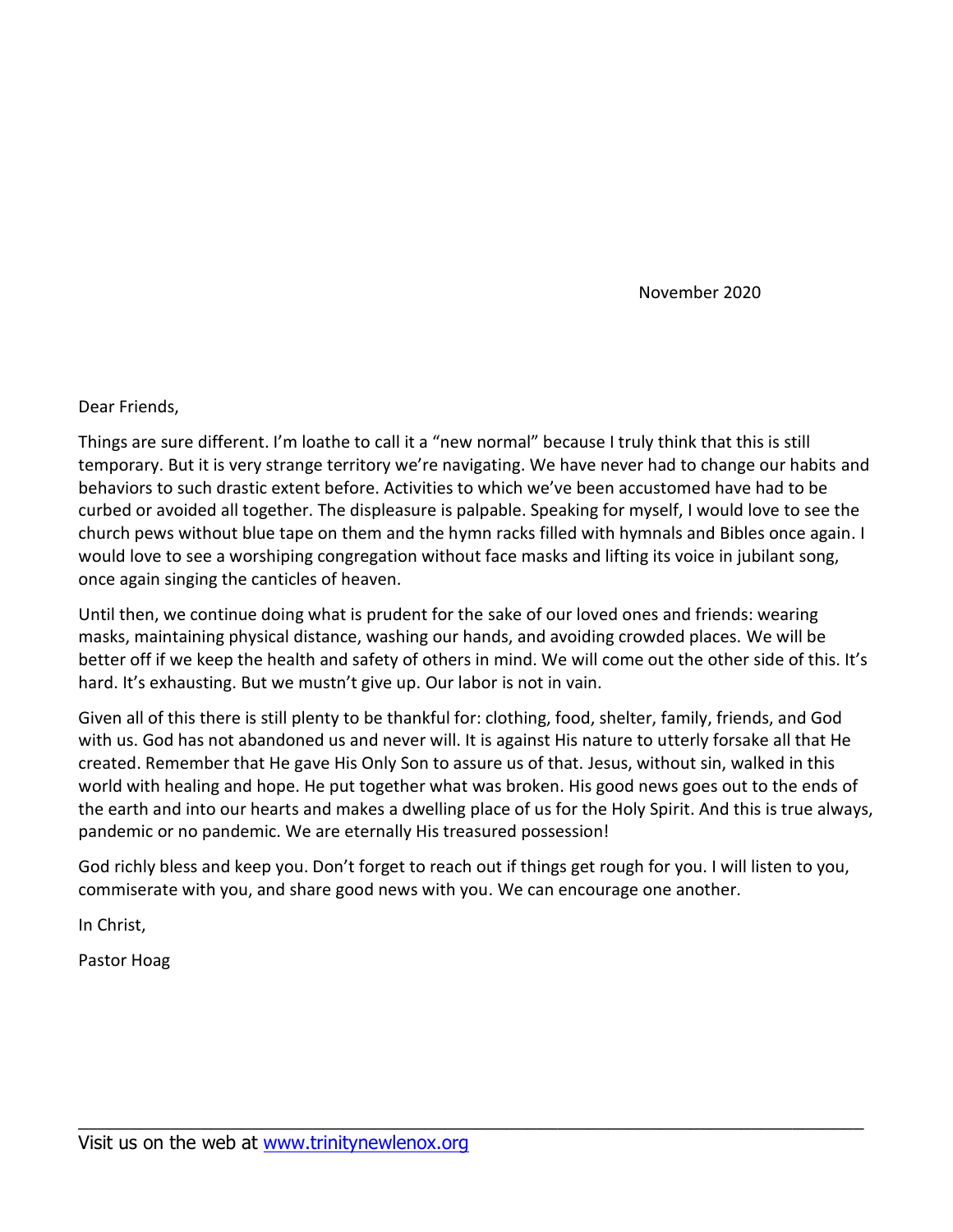

## **"We Give Thanks"**

Our Father in Heaven, We give thanks for the pleasure Of gathering together for this occasion. We give thanks for this food Prepared by loving hands. We give thanks for life, The freedom to enjoy it all And all other blessings. As we partake of this food, We pray for health and strength to carry on and try to live as You would have us. This we ask in the name of Christ, Our Heavenly Father. (*Harry Jewell)*

## **Please join us for our Thanksgiving Day Worship Service on Thursday, November 26 th at 9:30 a.m.**



### **CHURCH COUNCIL ELECTIONS WERE HELD ON OCTOBER 18 th . The officers for**

**2021-2022 are:** President: Robert Blecke; Secretary: Kim Blecke; Financial Secretary: Tammy Doerrer; Treasurer: Tim King; Director of Outreach: Bob Blecke; Director of Parish Education: Judi Donovan; Directors of Spiritual Life: Ed Tatro and Diane Sewing; Directors of Property: Dan Bay and Jeff Lorenz; Director of Youth Ministry: Michelle Hoag. Thank you for your willingness to serve in this capacity.

The next Church Council Meeting will be on Sunday, November 8<sup>th</sup> at 7:00 p.m.



Members, who have not received offering envelopes in the past and would like to request them for the year 2021, please, fill out a request with your name, address, and telephone number and give it to Judi, the church secretary, or place in Tammy Doerrer, Financial Secretary, church mailbox. Request forms are on the table in the hallway.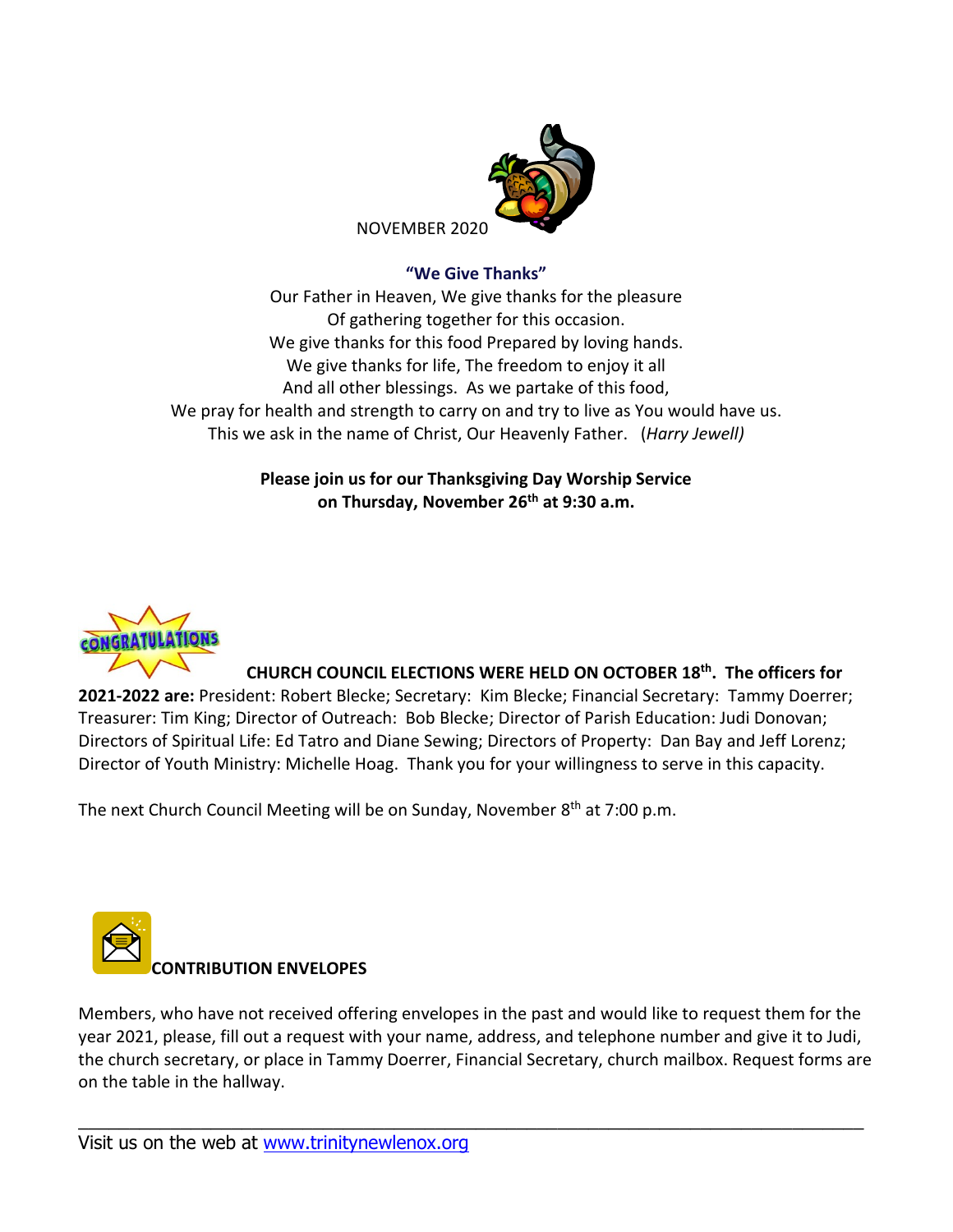Also, members who desire to discontinue use of envelopes, please contact Judi or Tammy.

Members using church envelopes may pick up their 2021 envelope boxes on the table in the hallway. Envelope boxes not picked up in December will be mailed the  $2<sup>nd</sup>$  week of January. Great appreciation to members who pick up their envelopes rather than having them mailed! Questions – contact Tammy 815 263-8800 or Judi, Church Secretary Thanks! Tammy Doerrer, Financial Secretary.



We held elections on October 18th and I want to thank Bob Blecke for agreeing to serve as council President starting in 2021. Bob has been a long-standing member of the council on our outreach committee and he has used his engineering background to our collective benefit in that role by studying trends and by measuring our social media statistics for us. As you can imagine, that took on considerably greater importance once the pandemic forced us to close our doors as online church was the only option we had for several months. We're lucky to have Bob serving on council and he will make an excellent President. Please see below for a note from him about his goals for the coming year.

I do know that Bob is not looking to serve in this role beyond the upcoming term, so we will continue to seek a council President as we weigh our options for the future of Trinity. I know you've heard my pleas about this before, but I want to encourage you to consider serving on church council. My own experience in being a member of this church has been greatly enhanced over the last 10 years by serving on council. There is no need for the engagement to last that long, but I served willingly and happily for five terms. I gained a new appreciation for the business side of running the church and I feel I am better off for it. We have had some truly exceptional people serve on council over the years, so I really want to encourage those who have not served in this capacity to consider a term on council. You may bring a fresh perspective to council that hasn't been considered before. At a minimum, you will gain a better understanding of what goes into keeping the church going and it truly is a great group to serve under. If you just want to see what council is about - with no strings attached - come and see a meeting in person and see for yourself what is involved. Meetings are virtual at this time, which is even easier. You just need an internet connection and we can get you login details for our monthly meetings, which occur at 7 p.m. on the second Sunday of each month. Please reach out to Pastor Hoag, Judi Donovan, me or any other member of council with questions about this.

It has truly been my pleasure to serve on church council for the last decade and I look forward to my ongoing membership at Trinity. As I have mentioned before, we have our sights set on eventually calling Valparaiso home and we plan to eventually transfer out once that transition is complete. But our time table remains uncertain at this point, so stepping down from council was just a step toward that end

\_\_\_\_\_\_\_\_\_\_\_\_\_\_\_\_\_\_\_\_\_\_\_\_\_\_\_\_\_\_\_\_\_\_\_\_\_\_\_\_\_\_\_\_\_\_\_\_\_\_\_\_\_\_\_\_\_\_\_\_\_\_\_\_\_\_\_\_\_\_\_\_\_\_\_\_\_

Visit us on the web at [www.trinitynewlenox.org](http://www.trinitynewlenox.org/)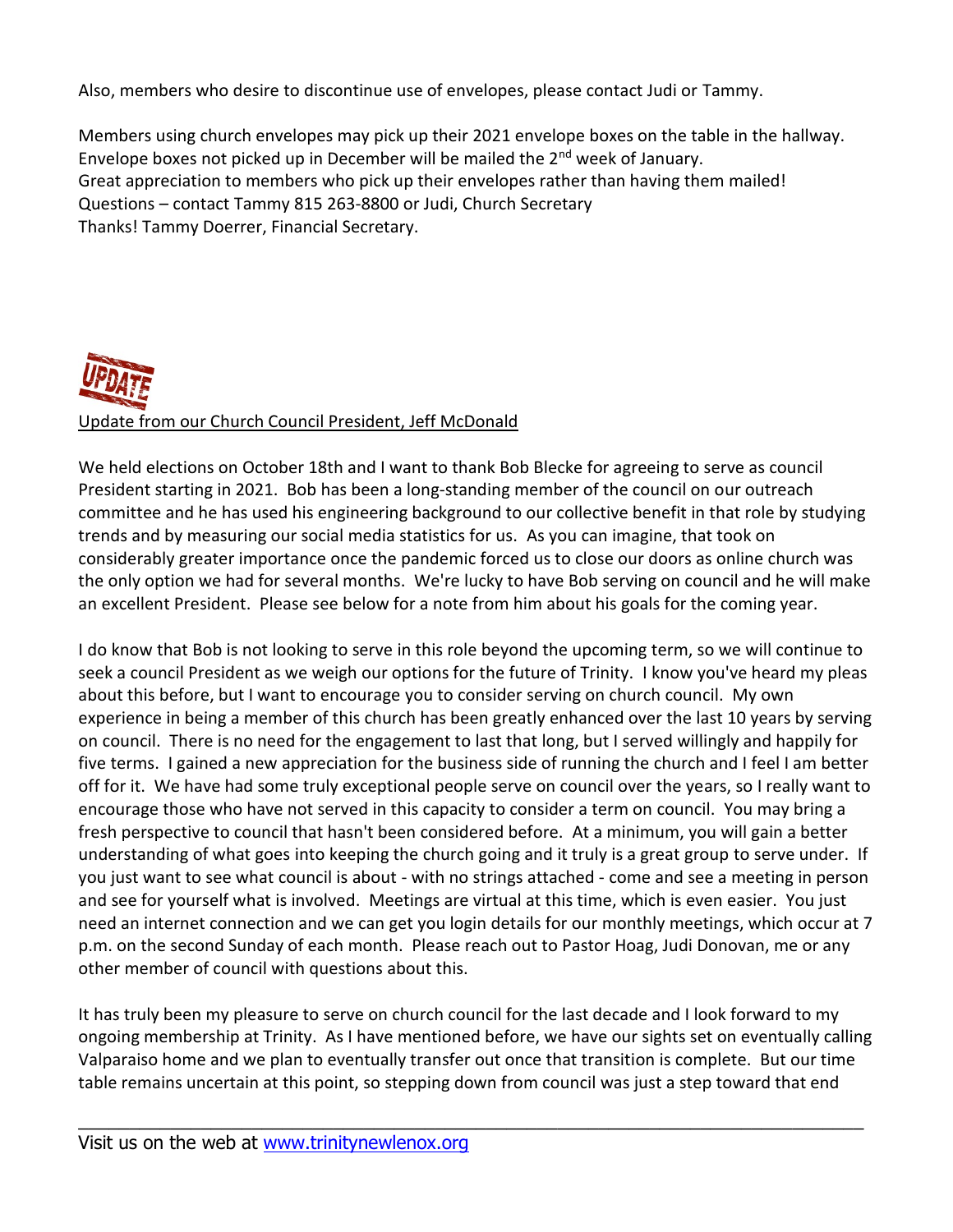goal. For the time being, we will remain active members and I hope to serve a pivotal role in Easter breakfast in our new kitchen in 2021! I will see the current term through to completion and plan to be available to assist in whatever means necessary.

### **A note from President-elect, Bob Blecke:**

Good morning to the Trinity Family. As Jeff noted above, I have accepted an invitation to lead Council in the coming year. A life-long Lutheran, 40+ year resident of New Lenox, and 20 years at Trinity, I am a retired Engineer and Project Manager, and offer that skill set during this time of transition. While maintaining the excellent work of the council under Jeff McDonald, my challenge to Trinity for 2021 are threefold: Keeping us together and viable through the ongoing pandemic challenges; attracting new people to serve on council and committees; and finding effective new ways to grow membership. But these cannot be done solely by a President, or a Council. It must become part of each of our daily practice of being members of this very special Trinity family. God's blessing in the close of this year, and into the New. See you soon.

### **Trinity Lutheran COVID Usher and Duty Schedule:** October 27, 2020

Our previous schedule with two Sunday services provided for two ushers per service. Having adapted one service per Sunday during COVID precautions we will alternate the usher schedule until conditions change as we continue to pray the pandemic improves.

For the **new** 10:15 Service the Usher schedule for November will begin with the regularly scheduled 10:30 Ushers serving.

1st Sunday: Bret Carr and Paul Krol

2<sup>nd</sup> Sunday: Anthony Lopez and Tom Buell plus Tommy when available.

- 3<sup>rd</sup> Sunday: Jeff McDonald and Mike Lyman
- 4 <sup>t</sup> Sunday: John Buell and Phil McFarlane

5<sup>th</sup> Sunday: Jeff Lorenz and Paul Krol

Usher duties during COVID Include:

- 1. Encouraging mask and social distance as congregants enter, get seated and proceed to communion. [One Usher at parking lot entrance and one usher in narthex before the service.] 2.
- 2. Pastor will safely administer communion. One usher should walk down the center aisle to let congregants know when it is safe for them to proceed to communion socially distanced. [Avoid a long line]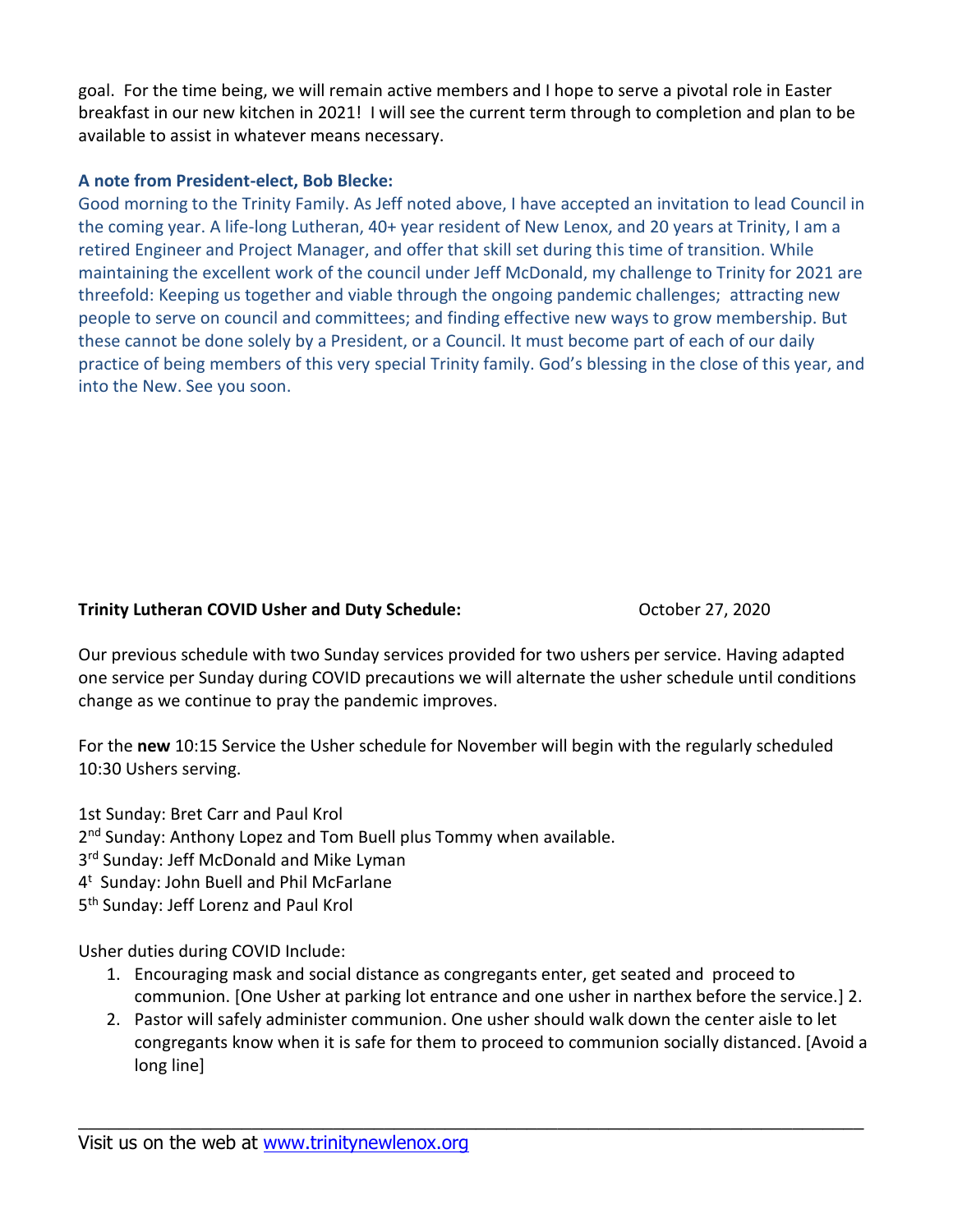- 3. Count and record attendance and communion participants noting the numbers in the usher notebook.
- 4. Assist with safe exiting, pastor will dismiss beginning with the back pews
- 5. After dismissal check that all windows and doors are closed, the lift locked up and lights are off.

December Usher Schedule:

- 1st Sunday: Tom Kaun and Larry Wennlund
- 2<sup>nd</sup> Sunday: Tim King and Ed Tatro
- 3<sup>rd</sup> Sunday: Mike Gardner and Gary Purnell
- 4<sup>th</sup> Sunday: Steve Tomany and Randy Varju

As previously practiced, if you cannot attend on your Sunday please contact an usher on the list. We also have alternates who have assisted in the past: Biff Aiken, Robert Stark, Bob Jackman, Duncan Bachman and Bill Jackson.

Respectfully submitted, Ed Tatro and Diane Sewing, Worship and Spiritual Life Directors.



**Member Updates**

**Transfers In:** Kimberly Burbank and daughters

# **Bible Study**

\_\_\_\_\_\_\_\_\_\_\_\_\_\_\_\_\_\_\_\_\_\_\_\_\_\_\_\_\_\_\_\_\_\_\_\_\_\_\_\_\_\_\_\_\_\_\_\_\_\_\_\_\_\_\_\_\_\_\_\_\_\_\_\_\_\_\_\_\_\_\_\_\_\_\_\_\_

**Weekly Groups:** *Wednesday Morning Bible Study – 8:30 a.m. Please join us in person or online.*

*Thursday Evening Bible Study – 7:00 p.m. Please join us in person or online.*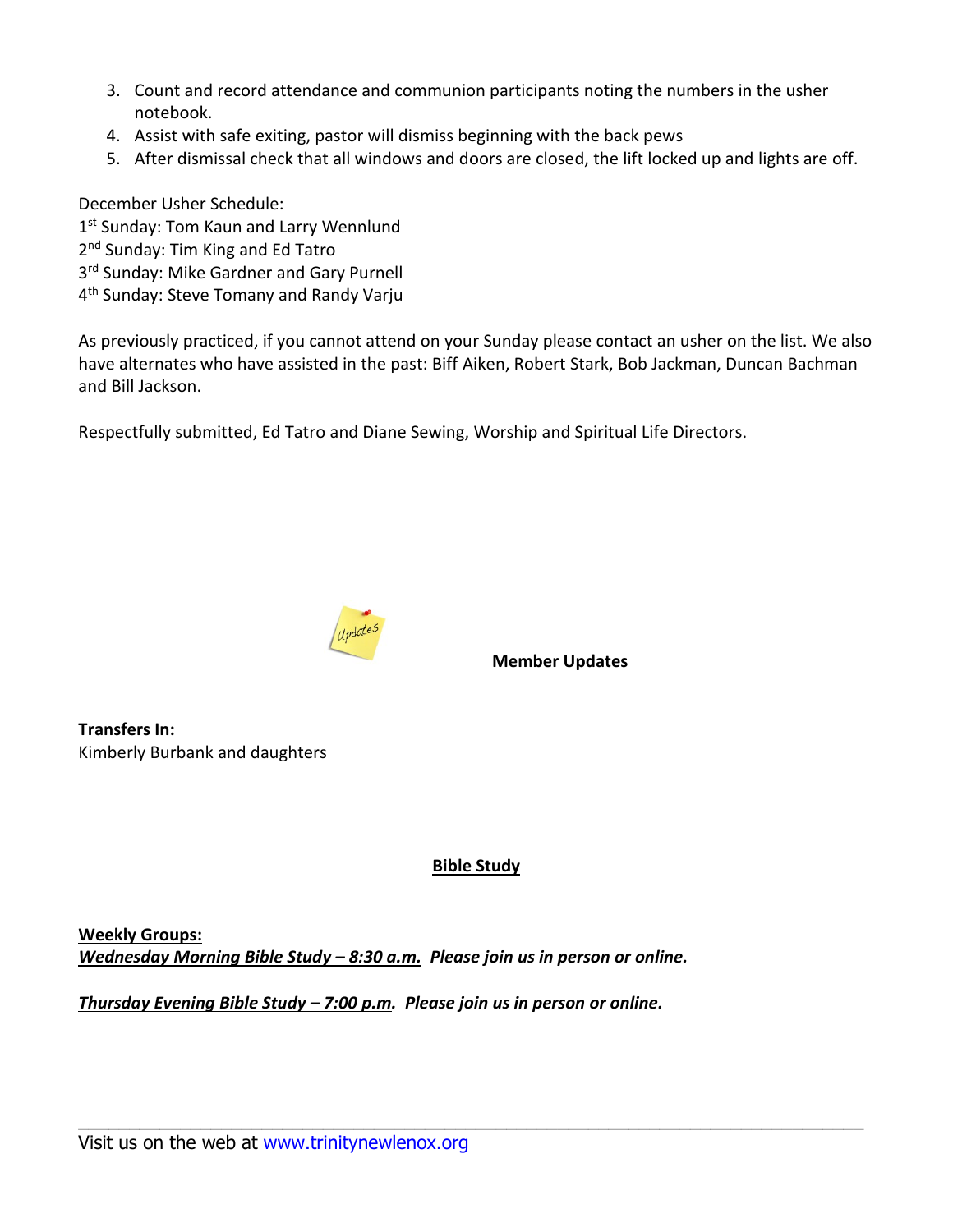



**The Annual Cookie Walk will be cancelled this year. We hope to resume this wonderful event next year!**



# *CHANCEL GUILD*

**The next Chancel Guild meeting is Saturday, December 5 th at 9:00 a.m**. We will be decorating for the upcoming holidays. All ladies of Trinity are welcome to join us. If you have any questions, please call the church office at 815.485.6973.

### **Chancel Schedule for November:**

- November 1 Sally Jackson/Debbie Crawford
- November 8 Debbie Crawford/Robin Krol
- November 15 Robin Krol/Rita Larson
- November 22 Rita Larson/Denise Buchanan
- November 26 Thanksgiving Denise Buchanan
- November 29 Denise Buchanan

### **Altar Flowers:**

- November 1 Marnean Briese in Memory of Lois Ashley
- November 8 The Donovan, Simon, and Beaudry Families in Memory of Dorothy Beaudry
- November 15 Ed & Judy Niemann-VanderVeen in Celebration of their Wedding Anniversary

\_\_\_\_\_\_\_\_\_\_\_\_\_\_\_\_\_\_\_\_\_\_\_\_\_\_\_\_\_\_\_\_\_\_\_\_\_\_\_\_\_\_\_\_\_\_\_\_\_\_\_\_\_\_\_\_\_\_\_\_\_\_\_\_\_\_\_\_\_\_\_\_\_\_\_\_\_

- November 22 Rich & Jackie Rohner in Memory of their son Ronald
- November 29 The Al McCullough Family in Honor of Thanksgiving

Visit us on the web at [www.trinitynewlenox.org](http://www.trinitynewlenox.org/)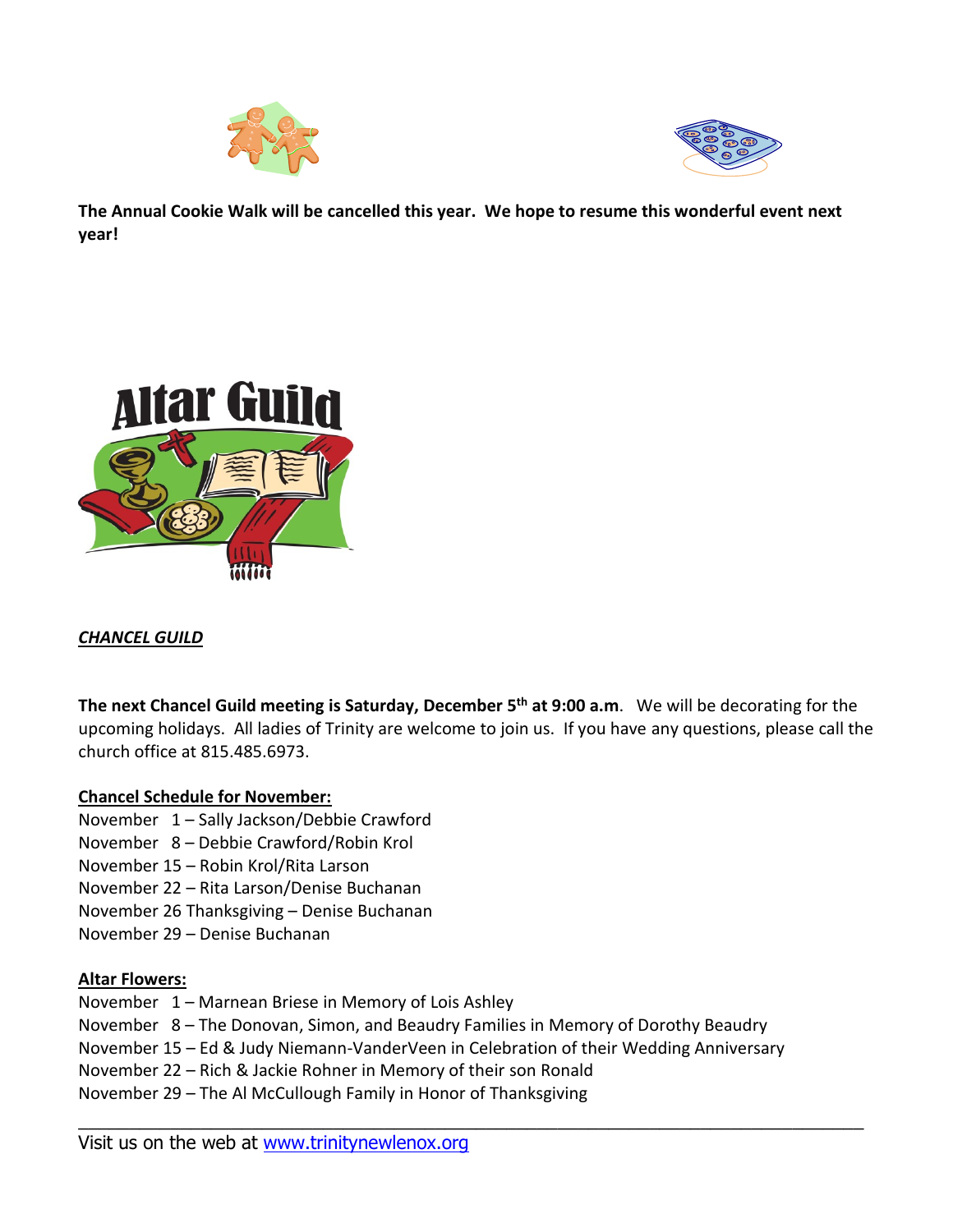

What a sight with the altar covered in poinsettias! Would you like to place a poinsettia or two in the Chancel for Christmas? The poinsettias can be picked up after the Christmas Day Service. Order forms will soon be on the table outside the general office, by the flower chart and on the hallway table. If you have any questions, please contact Kay Purnell at [purnellk51@hotmail.com](mailto:purnellk51@hotmail.com) or 815.485.9017 or the church office 815.485.6973.



*ALTAR FLOWERS***:** Chancel Guild members would like to thank those who sponsored a weekend this last year. We thank you for your flexibility considering the impact Covid-19 restrictions had on church attendance and our flower orders. We pray life will return back to normal in 2021. **A new 2021 Altar Flower Calendar has been posted.** You can find it in the glass case hanging on the wall across the old office. If you would like to reserve a weekend for **2021** in memory of a loved one, to commemorate a birthday, wedding anniversary, or in celebration of God's blessings, please fill out a sponsor sheet. Sponsor sheets are located on a hook attached to the glass case housing the calendar. If you have any questions, please contact Kay Purnell at [purnellk51@hotmail.com](mailto:purnellk51@hotmail.com) or (815) 485-9017

### *YOUTH NEWS*



Thank you to everyone who helped or attended the Craft and Vendor Fair. We had another successful fair which raised funds for youth programs. Thanks so much!!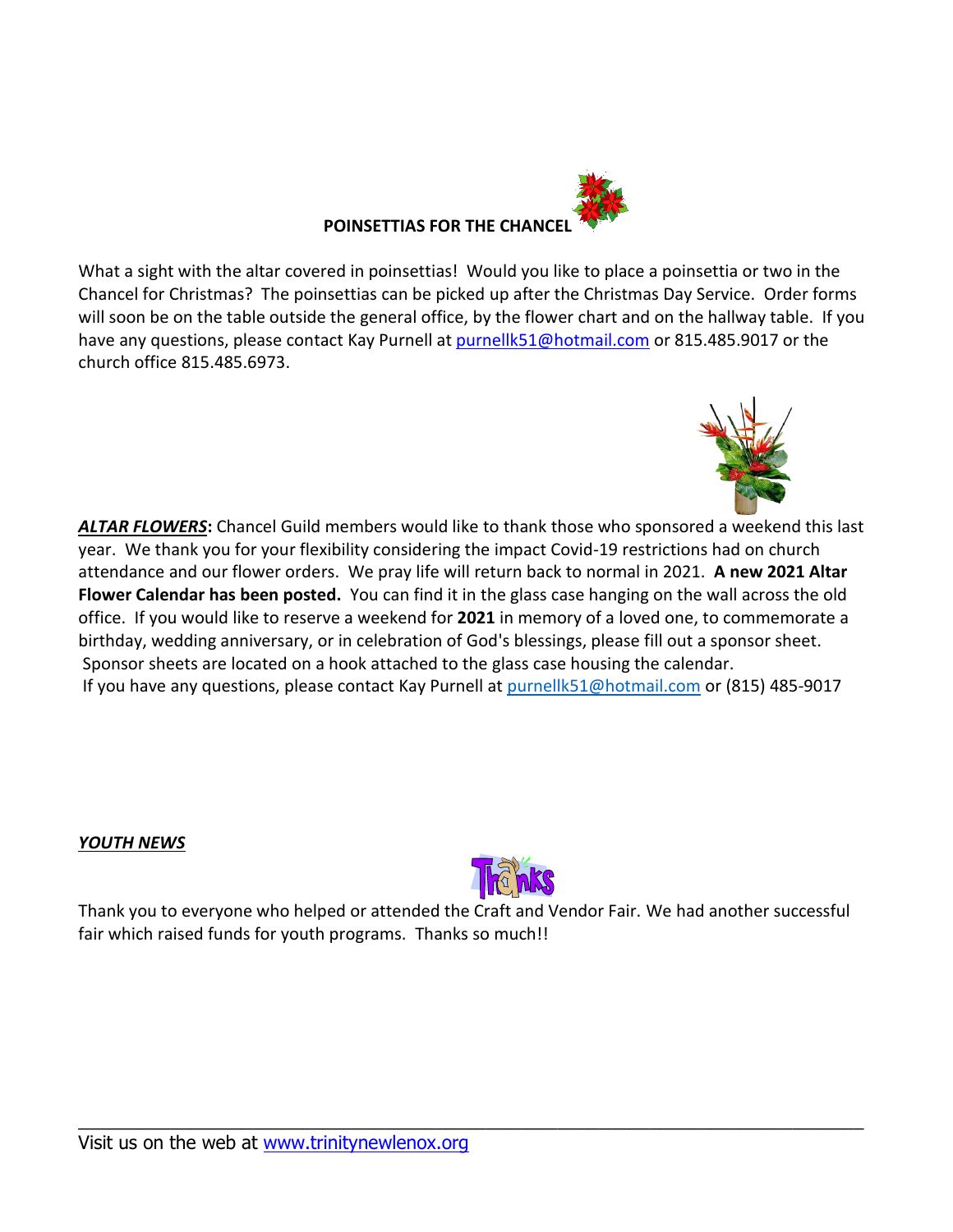

**SCRIP GIFT CARDS** – An easy way to shop and earn money for our church.

Scrip cards are the same gift cards that you can purchase from retailers, including grocery & department stores, restaurants, gas stations, hotels, home improvement stores, etc. In addition to giving them as gifts, they can be used for daily or holiday shopping. We order the gift cards at a discount and you pay face value so there is no additional cost. The proceeds from this fundraiser are going towards the Youth Gathering coming up in July.

**Because the holidays are quickly approaching, we will have 2 order dates in November. The deadlines for turning in orders, along with payment, will be Sunday, November 8 th at noon and also Sunday, November 29th at noon**. **There will be one more order on December 13th .** Your order will be available for pick-up the weekend after the order is placed. Order forms are on the hallway table below the Youth bulletin board. You may place your order/payment in the gold envelope which is hanging on the end of the desk credenza in the church office. If interested in placing orders online, you will need to ask for an enrollment code. Direct any questions you may have to Angie Minett [\(minett411@yahoo.com](mailto:minett411@yahoo.com) or 815.467.2537) or Gary Purnell (815.485.9017). You can also learn more online at [shopwithscrip.com.](http://shopwithscrip.com/)



**Religious Humor:**

A Sunday school teacher was teaching the Ten Commandments to her five and six-year olds. After explaining the commandment to "honor thy father and thy mother", she asked, "Is there a commandment that teaches us how to treat our brothers and sisters?"

\_\_\_\_\_\_\_\_\_\_\_\_\_\_\_\_\_\_\_\_\_\_\_\_\_\_\_\_\_\_\_\_\_\_\_\_\_\_\_\_\_\_\_\_\_\_\_\_\_\_\_\_\_\_\_\_\_\_\_\_\_\_\_\_\_\_\_\_\_\_\_\_\_\_\_\_\_

One little boy shouted, "Thou shalt not kill".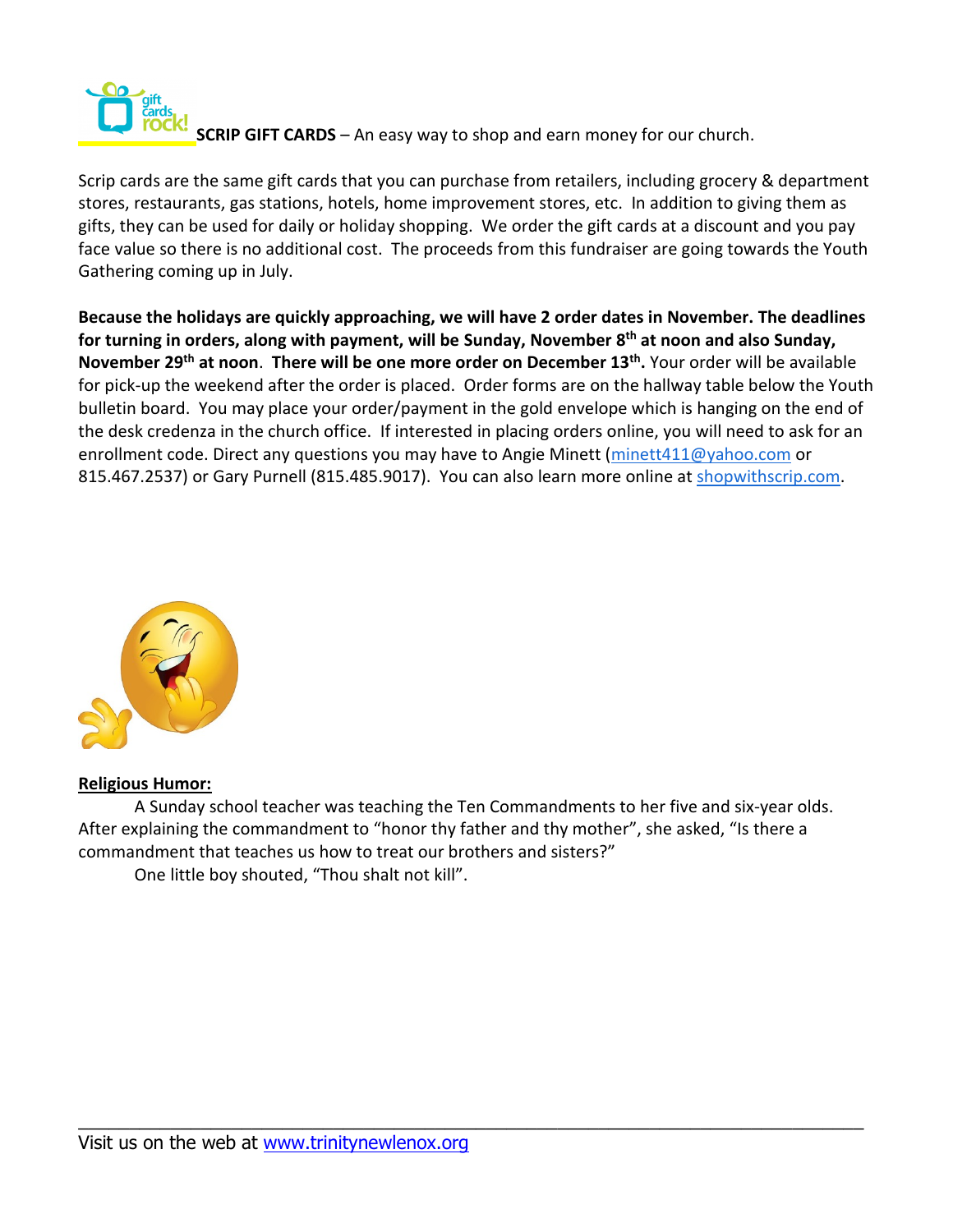

#### **Social Ministry News:**

Social Ministry will be meeting at church on Monday, November 9<sup>th</sup> at 7 pm. All ladies of Trinity are invited to attend. Please remember to wear a mask and social distancing will be required.

Social Ministry and Chancel Guild have been working together to get the new kitchen back into working order. It will soon be ready to use. More information on the kitchen shower will be coming.

The Giving Tree will be up again this year with the money going to support MorningStar Mission.

The "Stars of Hope" will be another chance for anyone interested in helping the children at MorningStar. The board for Stars of Hope will be up this coming Sunday, November 1<sup>st</sup>. If you wish to participate, take a star from the board and then immediately contact Jen DePolo at 708-267-1776 so she can remove the name off of the master sheet. All gifts, wrapped and labeled, need to be returned to church no later than December 2<sup>nd</sup>.



The church Christmas party is back! Sunday, November 29 at 6 pm we will have a Christmas Photo Scavenger Hunt and Tree Decorating. Each family will drive to find the scavenger locations and take a photo there. When you return to church, you can help decorate the church's Christmas tree. When everyone has returned and the tree is decorated, we will have a short devotion by the light of the Christmas tree. Unfortunately we won't be able to serve a dinner, but we will have some goodies to send home with you. Please come and start the Christmas season with us! RSVP to the church office if you will be able to join us.